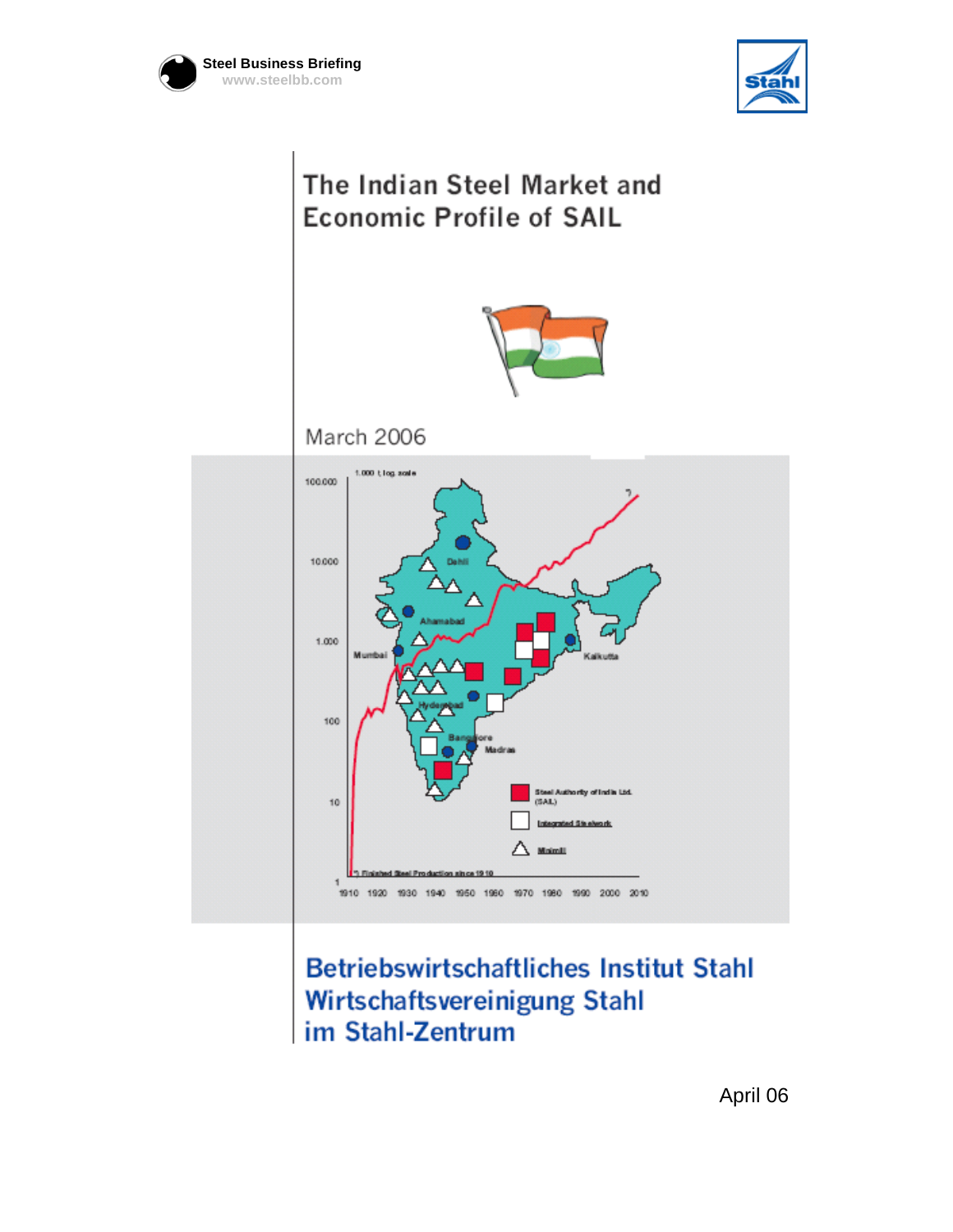



## **The Indian steel market, and economic profile of SAIL**

### **Table of contents**

- I. The overall economic situation and steel market in India
- 1. India and China: Two unequal competitors
- 2. Indian economy influenced by politics and the monsoons
- 3. India´s steel market has great potential
- 4. Positive development in industry and construction
- 5. Car construction is growth area in India
- 6. Structure of Indian steel market by product
- 7. Current developments and prospects on the steel market
- 8. "National Steel Policy, 2005"
- 9. High export potential through new steel capacities
- 10. Increasing overcapacities for galvanized sheet
- 11. Three companies dominate the Indian steel market
- 12. India´s raw material market increase in scrap steel and DRI
- 13. India´s steel industry with an offensive export strategy

#### **II. Economic profile of SAIL Ltd.**

- 1. Overview of SAIL Ltd.
- 2. Economic development to FY 2005/06
- 2.1 Production and shipments
- 2.2 Sales and earnings situation
- 2.3 Labour productivity and labour costs
- 3. Corporate development
- 3.1. Capital expenditure
- 3.2. Corporate Plan 2012
- 3.3. Co-operations and participations

### **III. Summary**

#### **Annexes**

Annexe 1: Development of steelmaking in India by products

Annexe 2: Locations of SAIL Ltd. in India

- Annexe 3: Selected raw steel capacity increases from 2005 up to 2010
- Annexe 4: PLANTFACTS-Database: Main production facilities of SAIL
- Annexe 5: Key financial figures SAIL FY 2000/01 2005/06

Annexe 6: Further operative SAIL figures

Annexe 7: Key figures of the steel industry of India and

comments on the National Steel Policy of India 2005



58 pages of commentary,